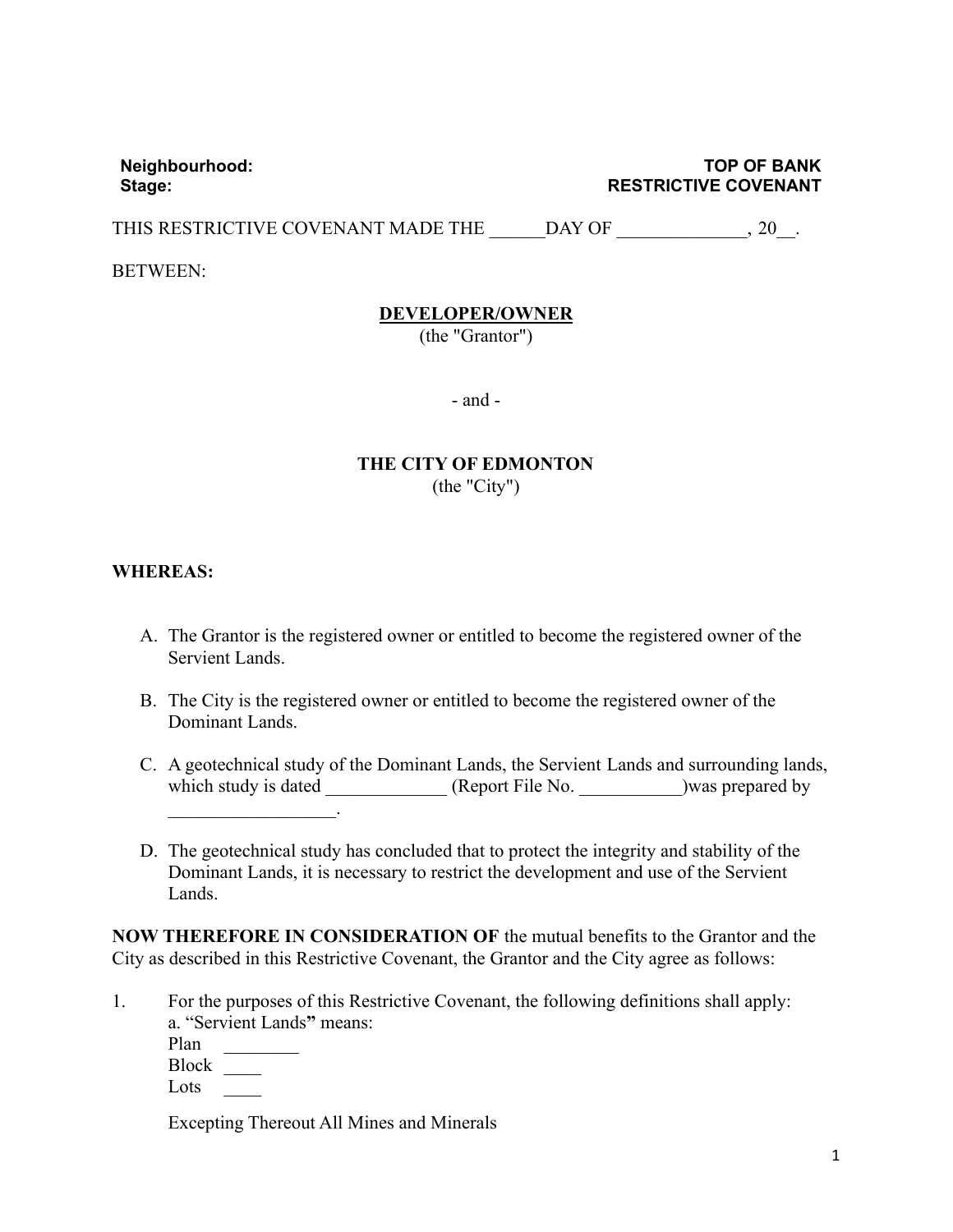b. "Dominant Lands**":** means: Plan Block \_\_\_\_ Lots  $\frac{1}{2}$ 

Excepting Thereout All Mines and Minerals

- c. "Development**"** means the carrying out of any construction, excavation, or the re-grading of the Servient Lands as well as any changes or alterations to any existing improvements on or in the Servient Lands. Development does not include perimeter fences, nor paved patios or wooden decks constructed on the ground surface. Any other structure that requires permanent foundations to be placed below the ground surface will be considered Development.
- d. "Swimming Pool" means a swimming pool, ornamental pond, or other permanent structure designed to retain water on or below the ground surface.
- e. "Geothermal Devices" means geothermal systems that make use of looping pipe systems that are installed below the ground surface and contain liquids.

f. "Restrictions" means those restrictions on use set out in Articles 4 to 6, inclusive.

- 2. The Grantor acknowledges that they have reviewed and are familiar with the findings and conclusions of the geotechnical study dated \_\_\_\_\_\_\_\_\_\_\_\_\_\_\_\_ (Report File No.  $\rho$ , prepared by \_\_\_\_\_\_\_\_\_\_\_\_\_\_\_\_\_\_\_.
- 3. The use of the Servient Lands shall be restricted in the manner stated in Articles 4 through 8, inclusive of this Restrictive Covenant. The Restrictions shall be annexed to and burden the Servient Lands and shall be annexed to and benefit the Dominant Lands.
- 4. No Development shall be permitted on the Servient Lands which are contrary to the Restrictions.
- 5. There shall be no Development on those portions of the Servient Lands shown as Area on Right of Way Plan \_\_\_\_\_\_\_\_\_.
- 6. The following Restrictions shall apply to the Servient Lands:
	- 6.1 No Swimming Pool shall be constructed or installed. An exception shall be permitted for the installation of a modestly sized, well maintained hot tub, situated above grade with a capacity of no more than 1.8 cubic metres. Any hot tub amenity must also be equipped with leakage detection and monitoring and an underdrain system which discharges into the appropriate sewer system for the Servient Lands. No part of such hot tub amenity shall be constructed or installed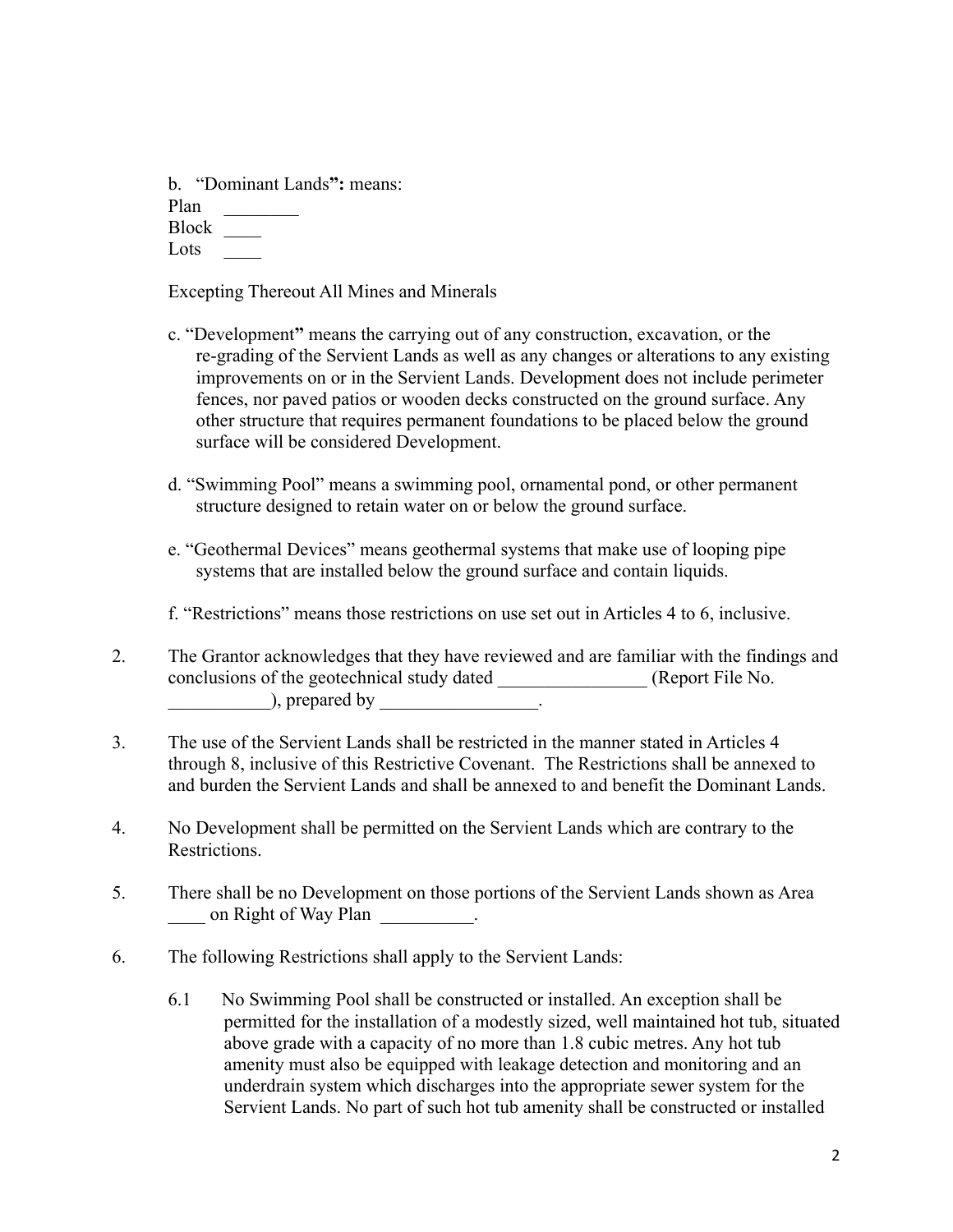on those portions of the Servient Lands shown as Area — on Right-of-Way Plan \_\_\_\_\_\_\_. The underdrain system shall be designed and installed under the supervision of a Professional Engineer of Alberta.

- 6.2 No permanent sprinkler or irrigation systems shall be constructed or installed.
- 6.3 No Geothermal Devices shall be constructed or installed.
- 6.4 Roof leaders, downspouts and sump pump discharge spouts shall not be allowed to discharge onto the ground. They shall be connected to the storm sewer system.
- 6.5 Grading of the site and temporary construction excavations shall not allow any ponding of water or the focused discharge of water toward the ravine slopes. Surface runoff shall be directed away from the slopes and into the storm drainage system where possible.
- 6.6 No significant granular or rock landscaping nor paved surfaces shall be constructed or installed where such may result in focused discharge of surface water toward the ravine slopes.
- 6.7 All local grading on the Servient Lands shall minimize disturbance to the natural conditions and the pre-development grades.
- 6.8 The topography and vegetation shall not be adversely altered to induce concentrated surface flow toward the ravine slopes. During development stages, temporary grading shall be provided to minimize any focused discharge of water toward the ravine slopes.
- 6.9 Excessive watering of lawns, trees, shrubs and other vegetation, or excessive or uncontrolled discharge of water, on the Servient Lands shall not be caused or permitted.
- 6.10 The retention of existing vegetation at the top of bank and along the ravine slopes is considered highly desirable from a slope stability perspective and all existing vegetation on the slopes shall be retained.
- 6.11 All buried water and/or sewer systems shall be constructed to ensure that excessive seepage into the ground does not occur. Such systems shall be constructed in accordance with the approved engineering drawings and the requirements of the City of Edmonton Design and Construction Standards.
- 6.12 All construction debris shall be disposed properly, and no dumping of any type of fill, grass cuttings or construction debris adjacent to or on/over the crest of the slopes shall be permitted.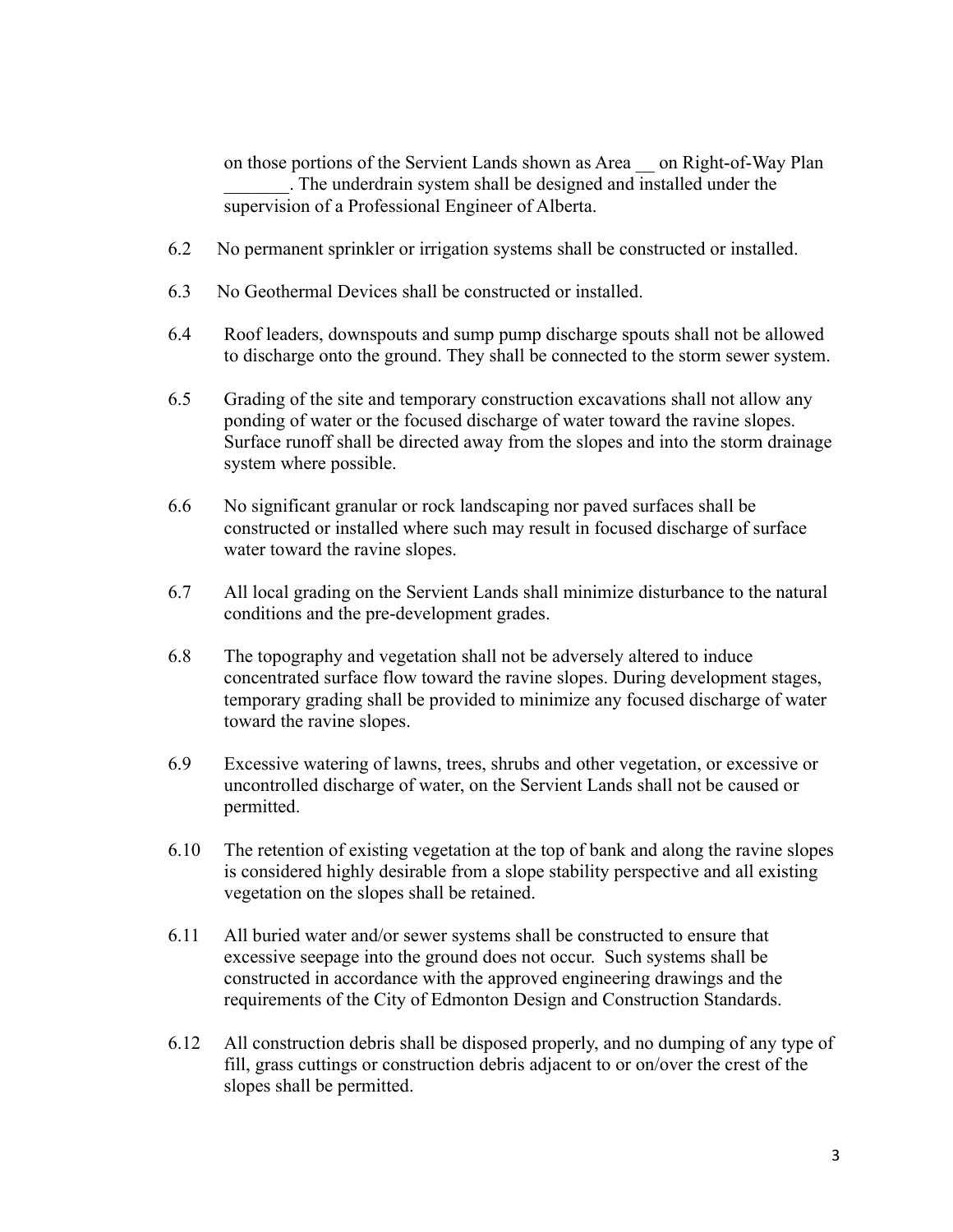- 7. No fill materials shall be placed on the Servient Lands unless such fill is placed in accordance with the approved lot-grading plan for the Servient Lands.
- 8. Any person carrying out Development on the Servient Lands is responsible for complying with:
	- a. the requirements of any federal, provincial, or municipal legislation;
	- b. the conditions of any easement, caveat or restrictive covenant;
	- c. the provision of this Restrictive Covenant.
- 9. No person shall submit an application for a development permit or a building permit that is contrary to or inconsistent with this Restrictive Covenant.
- 10. In the event that the registered owner of any lot in the Servient Lands shall become aware of any significant or unusual erosion or subsidence within the Dominant Lands, the Owner shall immediately notify the Deputy City Managers of Integrated Infrastructure Services and Urban Planning and Economy of the City and immediately take such precautionary measures within the property of such owner as may be dictated by sound engineering practices to eliminate or minimize any risk to improvements situated on the Servient Lands.
- 11. The Restrictions shall apply to the Servient Lands until such time as this Restrictive Covenant is terminated, in writing, by the City**.** The Restrictions shall be binding on the present and all future owners of the Servient Lands and on anyone who has or might in the future acquire any interest in the Servient Lands.
- 12. The present and all future owners of the Dominant Lands or anyone who has or in the future may acquire any interest in the Dominant Lands shall have the right to enforce the Restrictions for the benefit of the Dominant Lands.
- 13. All parts of this Restrictive Covenant shall continue to be in force unless a Court finds specifically that a provision is unenforceable. In that case, the provision specifically found by the Court to be unenforceable, and only that provision, shall be struck from this Restrictive Covenant.
- 14. The City or any other owner of the Dominant Lands is not obligated to enforce this Restrictive Covenant.
- 15. The City and any future owner of the Dominant Lands is not liable for damages that may arise as a result of the breach of the Restrictions by the Grantor or any future owners of the Servient Lands or anyone who has or might in the future acquire any interest in the Servient Lands.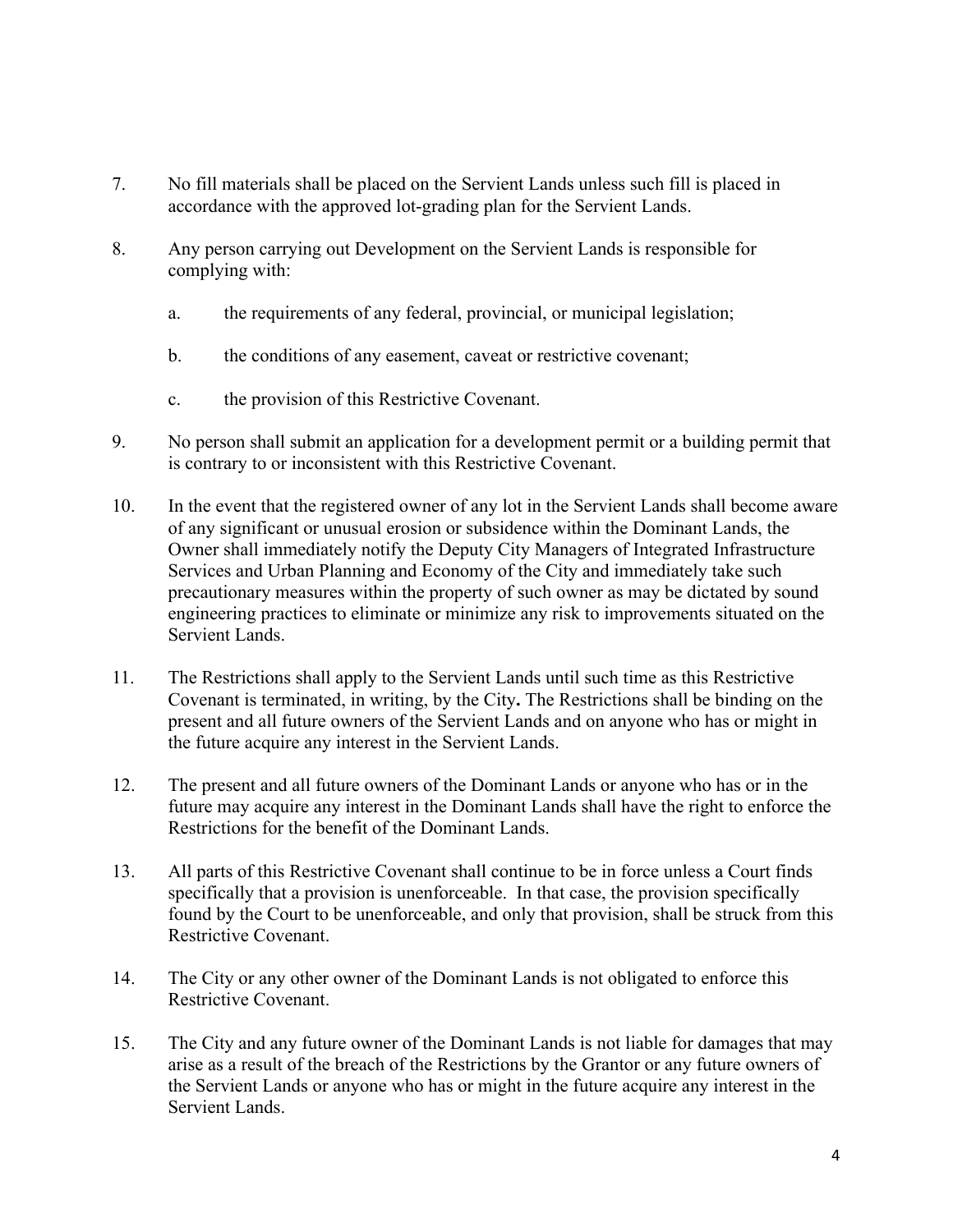- 16. The City and any future owner of the Dominant Lands shall not be obliged to restore any subsidence or erosion of the Servient Lands or to take any remedial action with respect to any subsidence or erosion of the Dominant Lands that may adversely affect the Servient Lands unless it can be shown that the actions of the City or such future owner caused the subsidence or erosion to occur.
- 17. The City or any future owner of the Dominant Lands may at any time bring an action to stop any breach of the Restrictions by the Grantor or any future owners of the Servient Lands or anyone who has or might in the future acquire any interest in the Servient Lands even if the City or a future owner of the Dominant Lands may not have brought an action in the past to stop the same breach of the Restrictions.
- 18. The word "Grantor" shall be read and interpreted as in the plural instead of the singular number, if there is more than one Grantor named, and in such case, the terms and conditions of this Restrictive Covenant shall bind the Grantors individually as well as jointly.
- 19. The masculine gender shall include the feminine or a body corporate where, in this Restrictive Covenant, the context or the parties require.
- 20. The word "shall" is to be read and interpreted as mandatory and the word "may" is to be read and interpreted as permissive.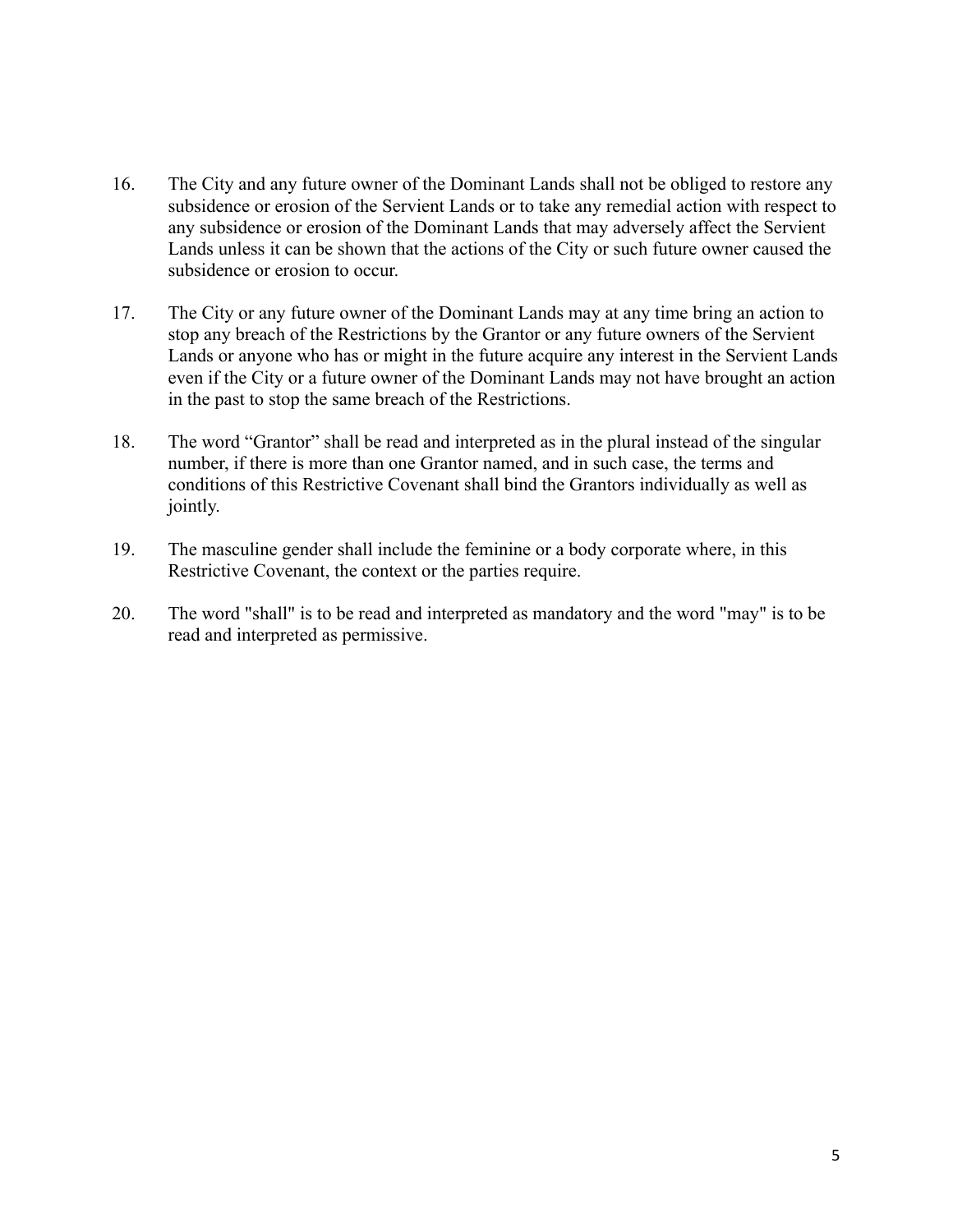#### **DEVELOPER/OWNER**

 $\mathcal{L}_\text{max}$  , where  $\mathcal{L}_\text{max}$  is the set of the set of the set of the set of the set of the set of the set of the set of the set of the set of the set of the set of the set of the set of the set of the set of the se

 $\mathcal{L}_\text{max}$  , where  $\mathcal{L}_\text{max}$  is the set of the set of the set of the set of the set of the set of the set of the set of the set of the set of the set of the set of the set of the set of the set of the set of the se

 $\overline{\text{(Seal)}}$ 

(Seal)

## **THE CITY OF EDMONTON**

 $\mathcal{L}_\text{max}$  , where  $\mathcal{L}_\text{max}$  and  $\mathcal{L}_\text{max}$  and  $\mathcal{L}_\text{max}$ Director (Seal) Subdivision and Development Coordination Urban Planning and Economy

 $\mathcal{L}_\text{max}$  , and the set of the set of the set of the set of the set of the set of the set of the set of the set of the set of the set of the set of the set of the set of the set of the set of the set of the set of the

Print Name

As to Contents Urban Planning and Economy

 $\mathcal{L}_\text{max}$  , where  $\mathcal{L}_\text{max}$  and  $\mathcal{L}_\text{max}$  and  $\mathcal{L}_\text{max}$ 

Print Name